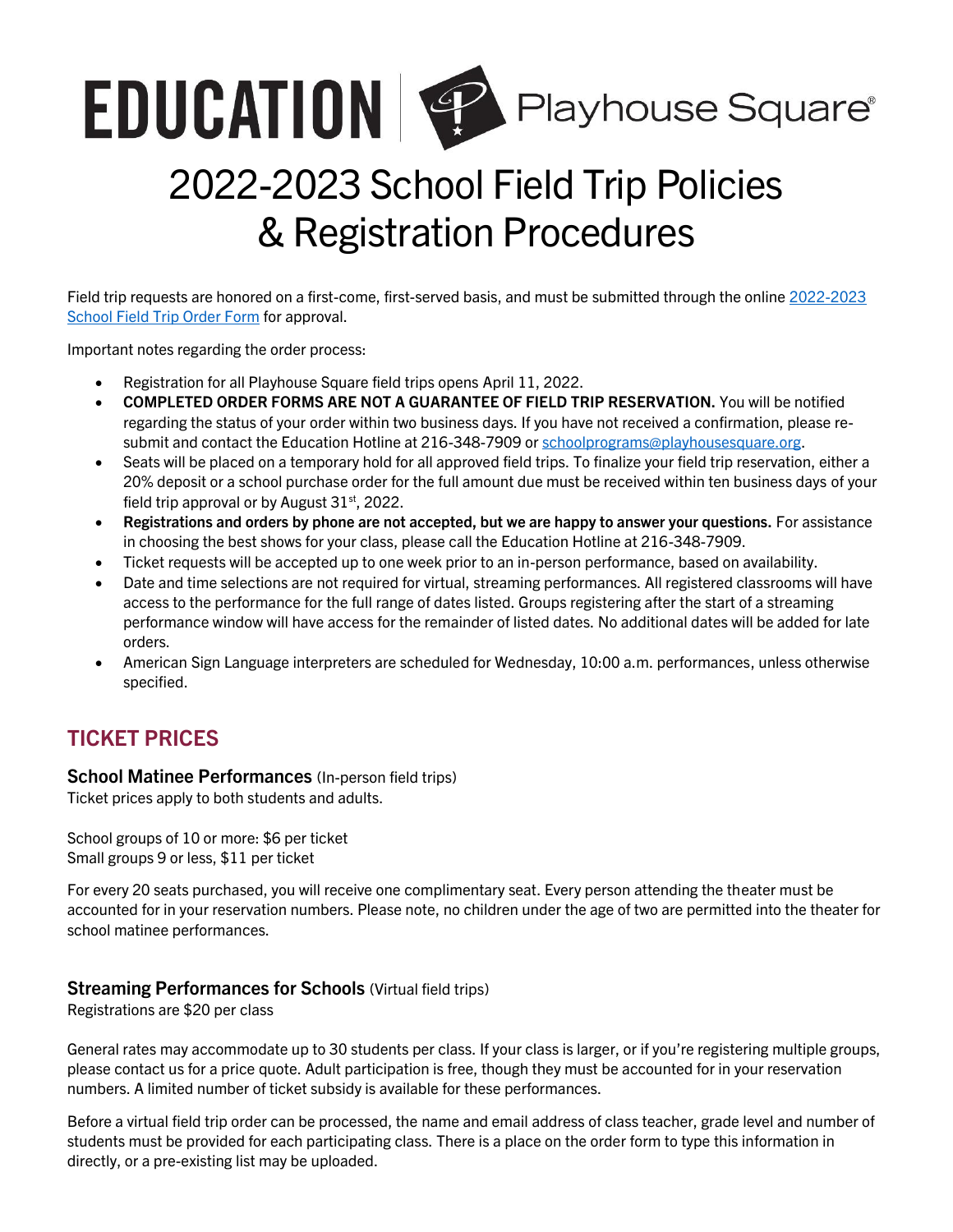#### **Cleveland Metropolitan School District**

A limited number of FREE, subsidized field trips are available to schools within or partnered with the Cleveland Metropolitan School District. Funds are allocated on a first-come, first-served basis from the time of order receipt. All [eligible schools](https://www.playhousesquare.org/assets/doc/cmsd_subsidy_eligibility_list_2-183b3746c6.pdf) will be automatically considered for these subsidies, but may contact us prior to submission for more information about remaining subsidy by performance.

Free tickets are available for 12:00 p.m. performances only. All other CMSD field trips will be approved at a discounted rate of \$3 per ticket.

### **PAYMENT INSTRUCTIONS**

#### **In-person Field Trips**

- A 20% non-refundable deposit is required within 10 business days of your field trip approval. Payment can be made in the form of a check (school or personal), MasterCard, Visa, American Express or Discover. If these options are not available to you, a school purchase order is a legally binding document which may be submitted in lieu of a deposit to secure your order. If submitting a school purchase order, it must be for the full amount due. Cash payments are not accepted for school matinee performances.
- For in-person performances, you may adjust the amount of tickets in your order up to three weeks prior to your scheduled performance, subject to availability. No reservation decreases will be accepted after this time. No refunds will be issued for schools who choose to pay in full prior to this deadline or for students who are absent on the day of the performance.
- **All orders must be PAID IN FULL at least two weeks prior to your scheduled field trip.** Playhouse Square reserves the right to cancel any reservation which is not paid in full two weeks prior to the field trip date.
- Full payment is required for all late registrations (less than two weeks prior to the performance). Purchase orders will not be accepted for late registrations.
- Invoices will be emailed to the field trip coordinator and other administrative representatives, as requested.

#### **Virtual Field Trips**

- A school purchase order or full payment is required to finalize orders for streaming performances. Access links will not be sent until an order has been finalized and full payment or a PO covering the full amount due is received.
- No refunds will be issued once access links have been distributed.
- Invoices will be emailed to the field trip coordinator and other administrative representatives, as requested. Performance access links will be sent to all registered classroom teachers directly. To avoid delays in access, all educators should add [schoolprograms@playhousesquare.org](mailto:schoolprograms@playhousesquare.org) as a trusted sender through their email provider.
- Final payment must be remitted within 30 days of performance start date.

#### **WAITING LISTS**

We offer a waiting list for all sold-out field trips. Groups on the waiting list will be notified when space becomes available, in the order in which inquiries were received.

#### **INCLEMENT WEATHER AND "SNOW DAYS"**

- If your school is closed due to inclement weather on the day of your scheduled, in-person field trip, please notify our office prior to show time. Your school will receive credit toward a comparable field trip within the same season. No credits will be issued for streaming performances.
- You must contact Playhouse Square within seven business days of your canceled field trip to receive your credit and schedule an alternate trip.
- NO REFUNDS WILL BE ISSUED FOR INCLEMENT WEATHER.

#### **COMING TO THE THEATER**

• Please plan to arrive at least 20 minutes prior to the start of your performance or field trip.